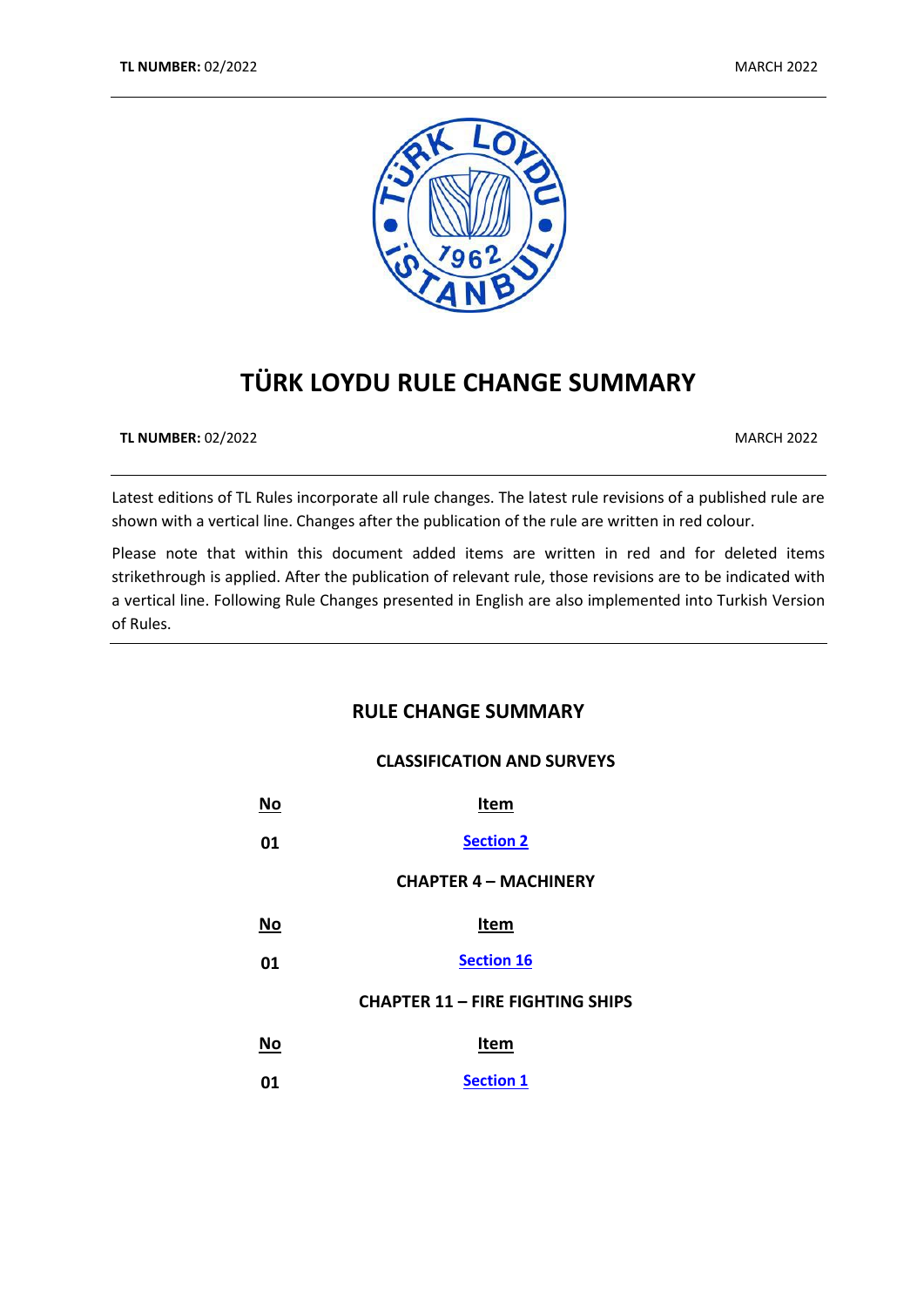# **ADDITIONAL RULE – SURVEY and CERTIFICATION RULES ON ENERGY EFFICIENCY OF SHIPS (MARPOL 73/78 ANNEX VI, CHAPTER 4)**

**No Item**

**01 [General](#page-5-1)**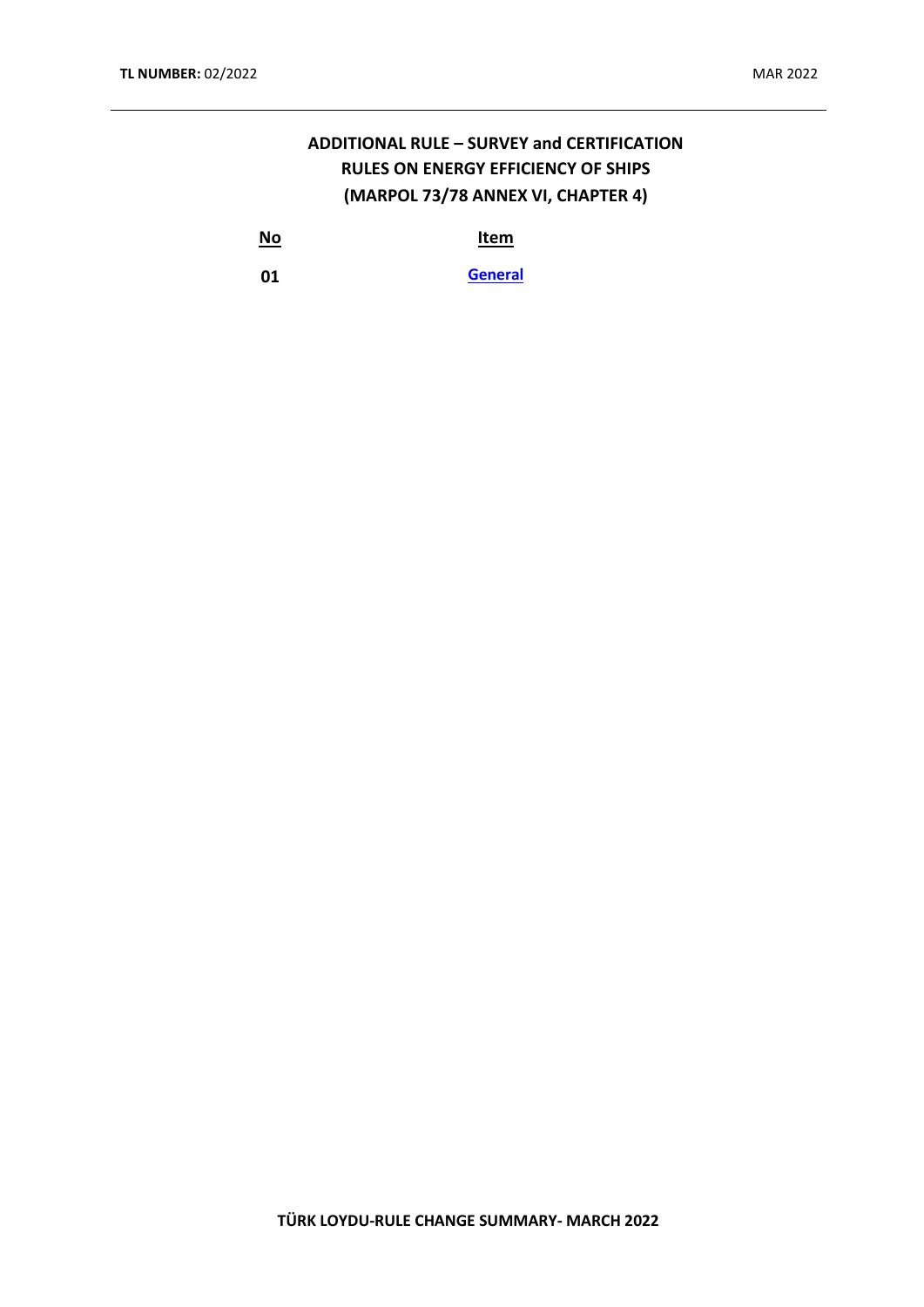# **CLASSIFICATION AND SURVEYS**

### <span id="page-2-0"></span>**01. Section 2 – Classification**

**Revision Date:** March 2022

**Entry into Force Date:** 1 April 2022

Item D.2.2.2 was revised as below:

**2.2.2** The construction symbol (+) is to may be given to hull, machinery and/or special equipment (e.g. refrigerating installation) have been constructed under **TL** supervision and without **TL** certification of components and materials requiring inspection when components and materials requiring inspection and testing at manufacturer's site, subject to the **TL** Construction Rules, are not certified/supervised by TL.

On-board installation testing and in-service survey requirements required by **TL** Construction Rules for the components and the materials are to be applied under **TL** supervision.

**2.2.2.1** For new-building ships which have been constructed under **TL** supervision, the construction symbol (+) is only to be given to machinery and/or special equipment (e.g. refrigerating installation) of all non-SOLAS Ships and passenger ships of length less than 24 m which are engaged in domestic voyage.

**2.2.2.2** If deemed appropriate by **TL**, the construction symbol (+) may also be given to hull, machinery and/or special equipment (e.g. refrigerating installation) of double class new building ships.

**2.2.2.3 TL** reserves the right to request **TL** certification or supervision of a component or material.

*Note:* 

*This notation is only applicable to machinery of all non-SOLAS ships and passenger ships of length less than 24 m which are engaged in domestic voyage.*

*This notation may be applied to double class new building vessels if deemed appropriate by TL.*

#### **Revision Date:** March 2022

**Entry into Force Date:** 1 April 2022

Table 2.12 was revised as below:

| <b>Class Notation</b>                                                                                                                                                                                                                                            | <b>Description</b>                                                                                                                      | Application         | <b>Rule Requirement,</b><br>Design (1)                                                                         | Rule<br>Requirement,<br>Survey                                   |
|------------------------------------------------------------------------------------------------------------------------------------------------------------------------------------------------------------------------------------------------------------------|-----------------------------------------------------------------------------------------------------------------------------------------|---------------------|----------------------------------------------------------------------------------------------------------------|------------------------------------------------------------------|
| <b>HYDROFOIL</b>                                                                                                                                                                                                                                                 | This notation is assigned to boats<br>with its hull fitted underneath<br>with foils which lift the hull clear<br>of the water at speed. | <b>Hydrofoils</b>   |                                                                                                                | Classification<br>and Surveys<br>Section 3                       |
| <b>SEMI-SUBMERSIBLE</b><br><b>PASSENGER SHIP</b><br><b>CRAFT</b>                                                                                                                                                                                                 | Passenger ship, non-military                                                                                                            | Semi<br>submersible | Part D Chapter 53<br>Submersibles, Part A Chapter 1<br>Section 30, Part B Chapter 4<br>and 5. Part C Chapter 9 | Classification<br>and Surveys<br>Section 3 and<br>Section 3 K.10 |
| (1) In addition to given requirements in this column, Part A (Chapter 1 – Hull, Chapter 2 – Material, Chapter 3 – Welding),<br>Part B (Chapter 4 - Machinery, Chapter 4-1 Automation, Chapter 5 – Electrical Installations) shall further be complied with where |                                                                                                                                         |                     |                                                                                                                |                                                                  |

*reference in this column does not involve comprehensive construction, machinery, material, welding or automation requirements.*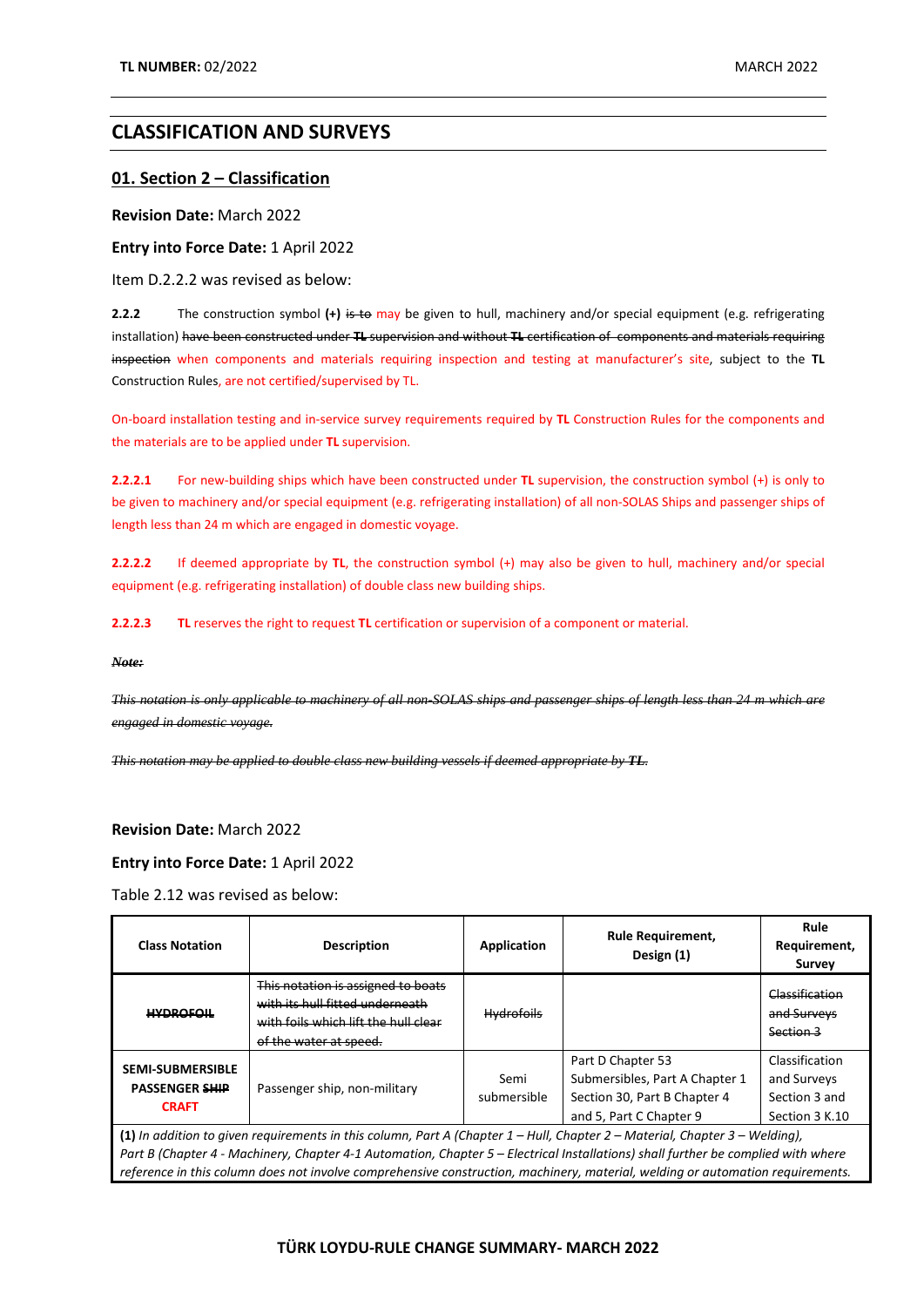### **Revision Date:** March 2022

### **Entry into Force Date:** 1 April 2022

Item D.3.5.1 was divided to sub-items and revised and Table 2.2.8 was renumbered as Table 2.28a as below:

**3.5.1 Material and hull configuration**

**3.5.1.1 Material**

#### **Table 2.28a Notations for construction material other than ordinary hull structural steel**

**………………..**

# **3.5.1.2 Hull configuration**

### **Table 2.28b Notations for hull type other than monohull**

| <b>Class Notation</b> | <b>Description</b>                                                                                                                         | <b>Application</b>                       | <b>Rule Requirement, Design</b>                                                                                         | <b>Rule</b><br>Requirement,<br><b>Survey</b>                                                                                  |
|-----------------------|--------------------------------------------------------------------------------------------------------------------------------------------|------------------------------------------|-------------------------------------------------------------------------------------------------------------------------|-------------------------------------------------------------------------------------------------------------------------------|
| <b>CATAMARAN</b>      | For ships hull type is<br>Catamaran                                                                                                        | Catamaran                                | - Part C Chapter 9 Construction and<br><b>Classification of Yachts; or</b><br>- Part C Chapter 7 - High Speed<br>Crafts | <b>Classification and</b><br><b>Surveys Section</b><br>$3:$ or<br>Part C Chapter 7<br>- High Speed<br><b>Crafts Section 1</b> |
| <b>TRIMARAN</b>       | For ships hull type is<br><b>Trimaran</b>                                                                                                  | <b>Trimaran</b>                          | - Part C Chapter 9 Construction and<br><b>Classification of Yachts; or</b><br>- Part C Chapter 7 - High Speed<br>Crafts |                                                                                                                               |
| <b>HYDROFOIL</b>      | This notation is assigned to<br>boats with its hull fitted<br>underneath with foils which<br>lift the hull clear of the water<br>at speed. | <b>Hydrofoils</b>                        | Part C Chapter 7 – High Speed Crafts                                                                                    | <b>Classification and</b><br><b>Surveys Section</b><br>$3:$ or<br>Part C Chapter 7<br>- High Speed<br><b>Crafts Section 1</b> |
| <b>AIR CUSION</b>     | For ships hull type is air-<br>cushion vehicle                                                                                             | Air-cushion<br>vehicle                   | - Part A Chapter 1 - Hull; or<br>- Part C Chapter 7 - High Speed<br>Crafts                                              |                                                                                                                               |
| <b>SES</b>            | For ships hull type is surface<br>effect ship                                                                                              | <b>Surface</b><br>effect ship            | Part C Chapter 7 - High Speed Crafts                                                                                    |                                                                                                                               |
| <b>SWATH</b>          | For ships hull type is small<br>waterplane area twin hull                                                                                  | Small<br>waterplane<br>area twin<br>hull | Part C Chapter 7 - High Speed Crafts                                                                                    |                                                                                                                               |

### **Revision Date:** February 2022

### **Entry into Force Date:** 1 April 2022

Table 2.36 was revised to add (Fire Fighting Capability) notation as below:

| <b>Class Notation</b> | <b>Description</b>                                                                                                                                                               | Application            | <b>Rule Requirement,</b><br>Design     | Rule<br>Requirement,<br>Survey                                           |
|-----------------------|----------------------------------------------------------------------------------------------------------------------------------------------------------------------------------|------------------------|----------------------------------------|--------------------------------------------------------------------------|
| <b>FFO</b>            | For ships when the<br>characteristics of the fire-<br>fighting system are not those<br>required for the assignment<br>of the additional service<br>features FF1, FF2 or FF3, and | Fire fighting<br>ships | Part C Chapter 11<br>Part C Chapter 36 | Classification and<br><b>Surveys Section</b><br>3, Section 3<br>A.4.13.4 |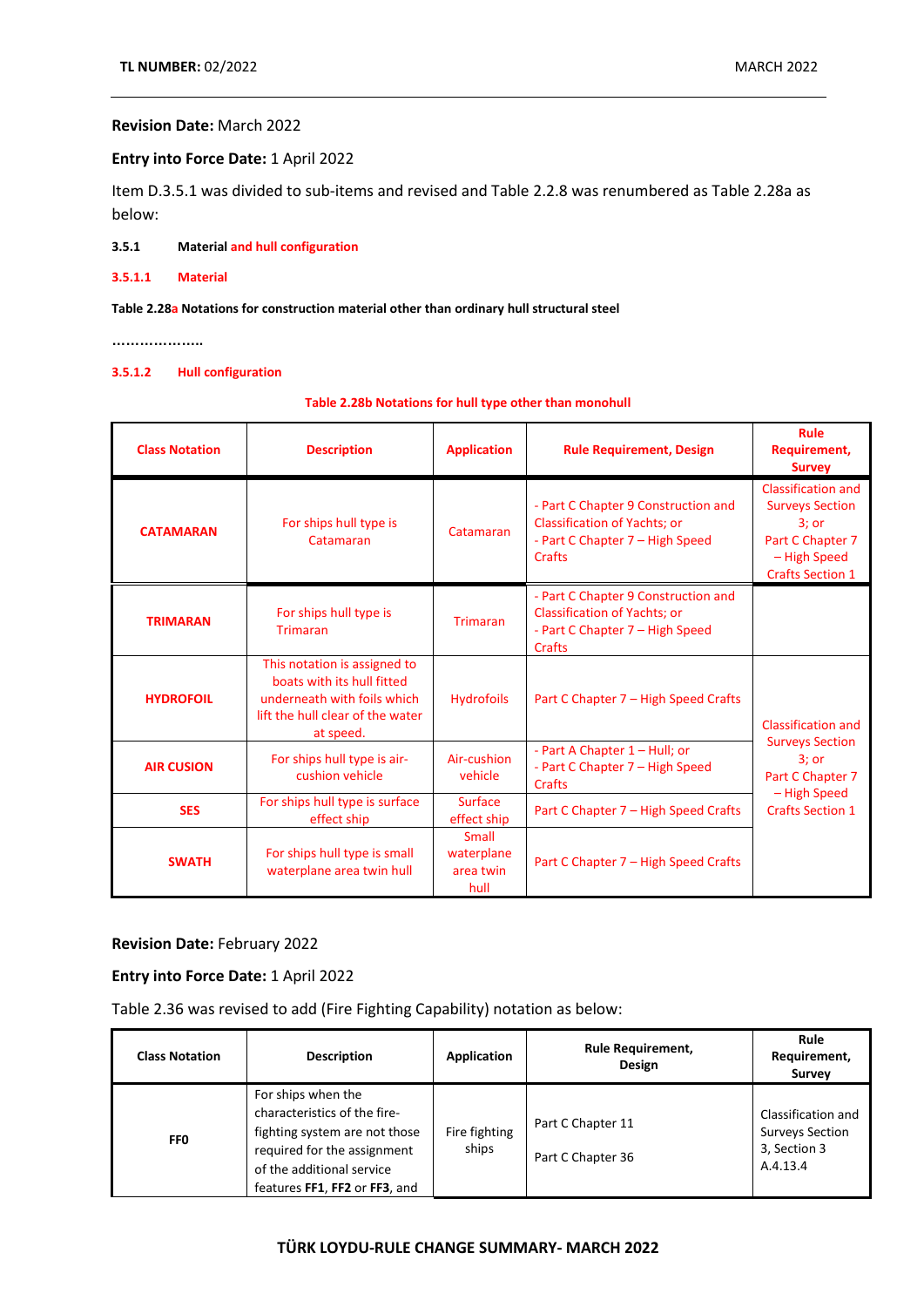| <b>Class Notation</b>                | Description                                                                                                                                                                              | <b>Application</b> | Rule Requirement,<br>Design | Rule<br>Requirement,<br><b>Survey</b> |
|--------------------------------------|------------------------------------------------------------------------------------------------------------------------------------------------------------------------------------------|--------------------|-----------------------------|---------------------------------------|
|                                      | when the system is specially<br>considered by TL                                                                                                                                         |                    |                             |                                       |
| FF <sub>1</sub>                      | For ships provided with<br>equipment for fighting fires in<br>the initial stage and<br>performing rescue operations<br>in the immediate vicinity of<br>the installation on fire          |                    |                             |                                       |
| FF <sub>2</sub>                      | For ships provided with<br>equipment for sustained<br>fighting of large fires and for<br>cooling parts of the<br>installation on fire                                                    |                    |                             |                                       |
| FF3                                  | For ships provided with<br>equipment corresponding to<br>FF2, but with greater fire-<br>extinguishing capacity and<br>more comprehensive fire-<br>extinguishing equipment                |                    |                             |                                       |
| FF1/2                                | For ships provided with<br>equipment corresponding to<br>FF2 and additionally suited<br>for rescue operations as per<br>FF <sub>1</sub>                                                  |                    |                             |                                       |
| FF1/3                                | For ships provided with<br>equipment corresponding to<br>FF3 and additionally suited<br>for rescue operations as per<br>FF <sub>1</sub>                                                  |                    |                             |                                       |
| (Fire Fighting<br><b>Capability)</b> | For ships not specifically built<br>for the service intended to<br>fire fighting, but which have<br>special<br>fire<br>fighting<br>capabilities in addition to<br>their regular service. |                    |                             |                                       |

# **PART B – CHAPTER 4 MACHINERY**

# <span id="page-4-0"></span>**01. Section 16 – Pipe Lines, Valves, Fittings and Pumps**

**Revision Date:** February 2022

**Entry into Force Date:** 1 April 2022

Item G.12 in Section 16 of Chapter 4 was revised as below:

### **12. Sampling points**

**12.1** Sampling point(s) shall be fitted or designated for the purpose of taking representative samples of the fuel oil being used on board the ship. The fuel oil pipelines should be provided with sampling points.

The requirements mentioned above are not applicable to a fuel oil service system for a low-flashpoint fuel for combustion purposes for propulsion or operation on board the ship.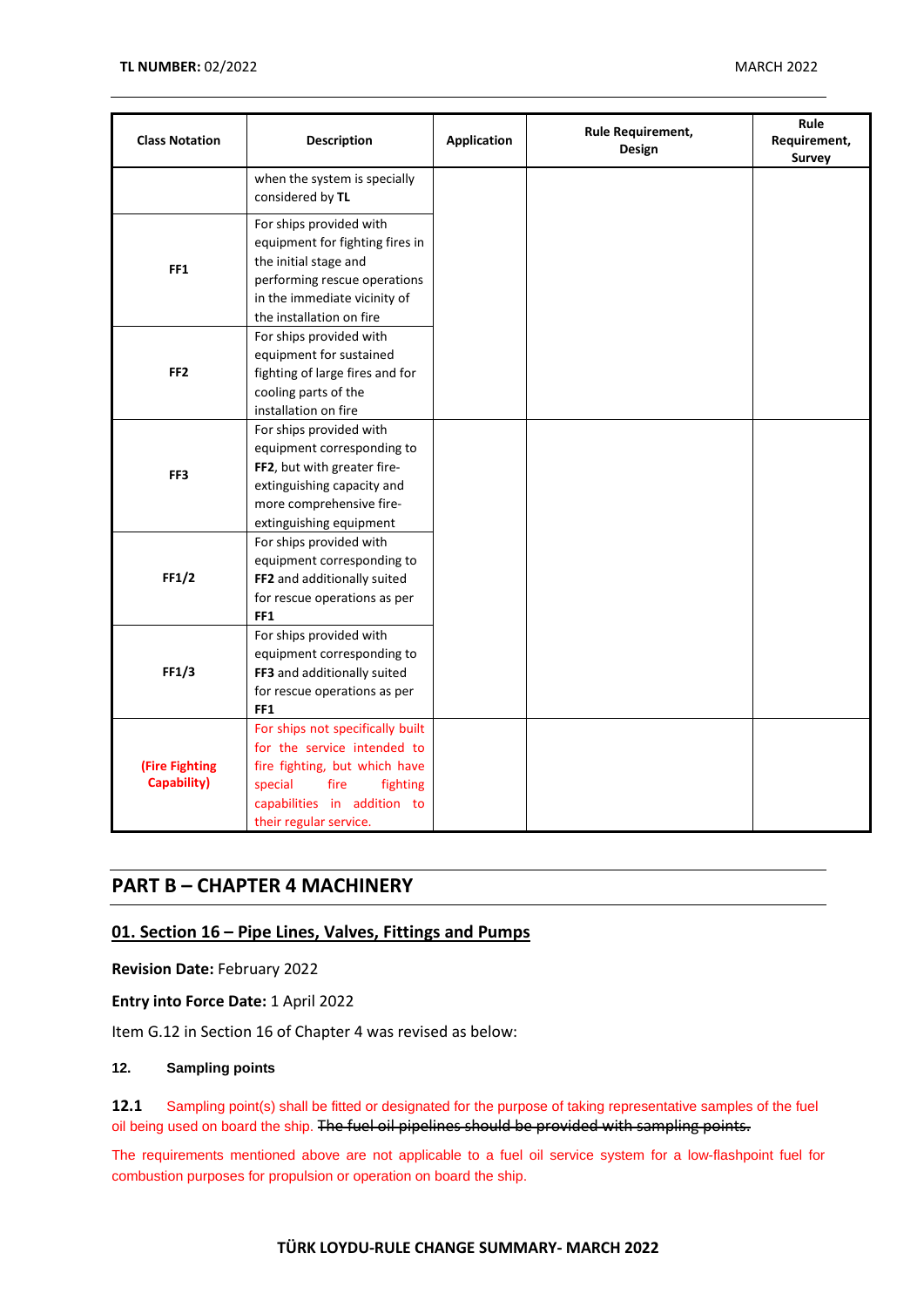# **PART C – CHAPTER 11 – FIRE FIGHTING SHIPS**

### <span id="page-5-0"></span>**01. Section 1 - Equipment on Fire Fighting Ships**

#### **Revision Date:** February 2022

**Entry into Force Date:** 15 February 2022

Item A.2 was revised as below:

Vessels not fully in compliance with these Rules or not specifically built for the service intended to be covered by these Rules, but which have special fire fighting capabilities in addition to their regular service, may be specially considered and reviewed under the intent of these Rules as they relate to fire fighting. Such vessels complying with these special requirements item B.3 may be distinguished in the Record with their assigned designation followed by the special designation given the notation **(Fire Fighting Capability)** such as Towing Vessel (Fire Fighting Capability). The standard applied with data on the extent of this special fire fighting capability will be entered into the Record class additional information of the class certificate, and such special fire fighting systems will be subject to annual surveys.

# **ADDITIONAL RULE – SURVEY and CERTIFICATION RULES ON ENERGY EFFICIENCY OF SHIPS (MARPOL 73/78 ANNEX VI, CHAPTER 4)**

### <span id="page-5-1"></span>**01. General**

**Revision Date:** March 2022

**Entry into Force Date:** 01 April 2022

Item 2 was revised as below:

**………………..**

For innovative technologies other than diesel-electric propulsion, turbine propulsion or hybrid propulsion systems, MEPC.1/Circ.84596 "204321 Guidance on treatment of innovative energy efficiency technologies for calculation and verification of the attained EEDI and EEXI" shall be used if applicable for the system.

**Revision Date:** March 2022

**Entry into Force Date:** 01 April 2022

Item 2.1 was revised according to MEPC 324(75) as below:

**………………..**

For each ship subject to regulation 21 of MARPOL Annex VI, the Administration or **TL** duly authorized by it shall report to the Organization the required and attained EEDI values and relevant information via electronic communication within 7 months of completing the survey required under regulation 5.4 of MARPOL Annex VI.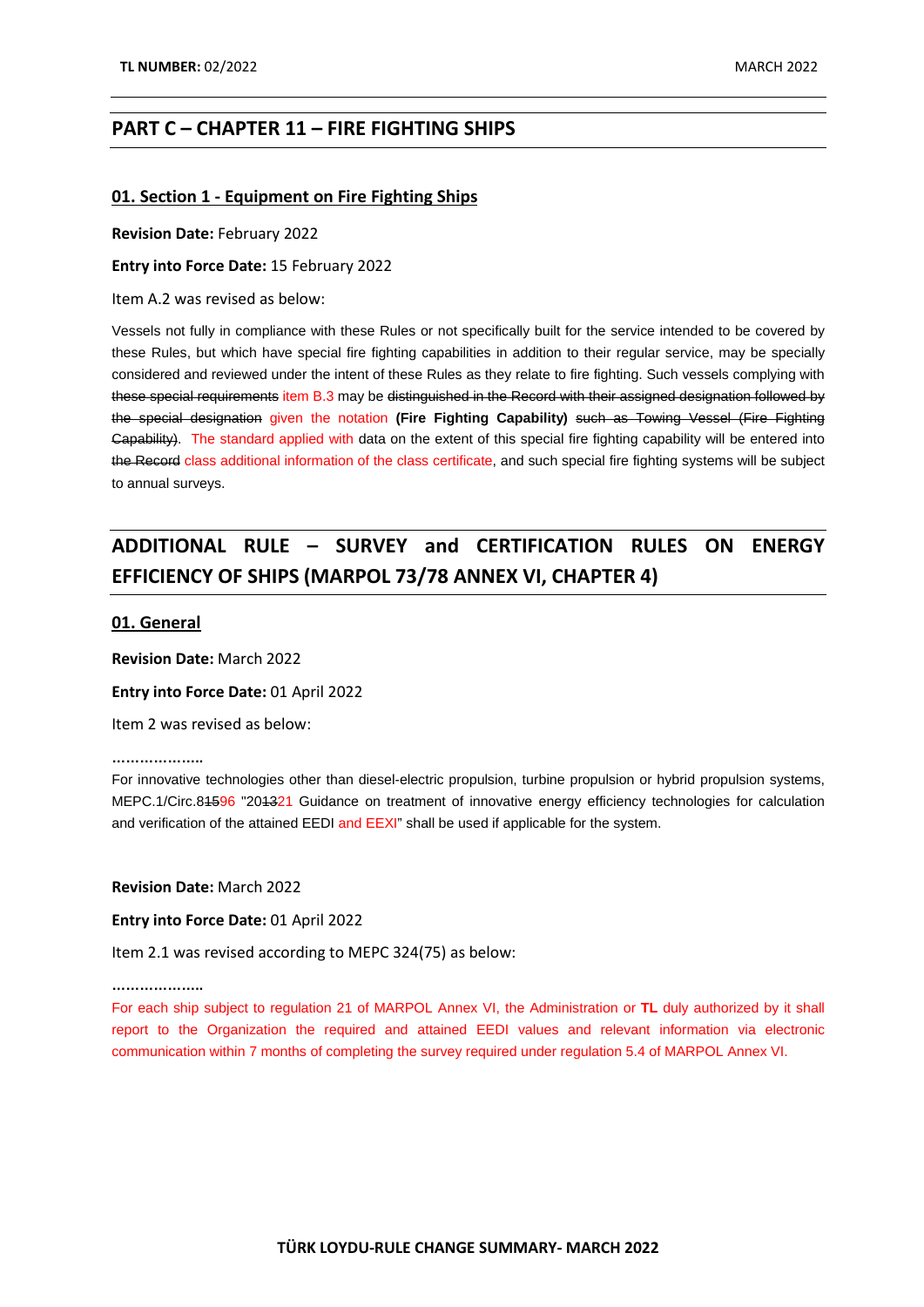### **Revision Date:** March 2022

### **Entry into Force Date:** 01 April 2022

Item 2.4 was revised as below:

**………………..**

For existing ships, initial survey date is the date of first intermediate or renewal survey of the IAPP Certificate, whichever is the first, on or after 1 January 2013.

**………………..**

**Revision Date:** March 2022

#### **Entry into Force Date:** 01 April 2022

Item 3 was deleted and subsequent items were renumbered as below:

#### **3. INITIAL SURVEY REQUIREMENTS OF IEEC FOR EXISTING SHIPS**

For an existing ship (a ship which is not a new ship), shipowner shall develop and carry SEEMP on board. The verification of the requirement to have a SEEMP on board according to regulation 22 shall take place at the initial survey before the IEEC is issued.

For existing ships, initial survey of IEEC is the first intermediate or renewal survey of the IAPP Certificate, whichever is the first, on or after 1 January 2013. The intermediate or renewal survey mentioned here, relates solely to the timing for the verification of the SEEMP on board, i.e. these IAPP Certificate survey windows will also become the IEEC initial survey date for existing ships. The SEEMP is however a survey item solely under the new MARPOL Annex VI, chapter 4, and is not a survey item relating to IAPP Certificate surveys.

During initial survey of IEEC, **TL** surveyor shall verify that:

- The ship specific SEEMP is provided onboard. (SEEMP does not to be approved by the Administration or Classification Society under the revised MARPOL ANNEX VI)
- The SEEMP is established in a working language or languages understood by ship's personnel
- The SEEMP is developed taking into account IMO Resolution MEPC.282(70) "2016 GUIDELINES FOR THE DEVELOPMENT OF A SHIP ENERGY EFFICIENCY MANAGEMENT PLAN (SEEMP)"

In detail, **TL** surveyor shall also verify that SEEMP includes items listed hereunder:

- Energy efficiency improvement measures (representative examples of the measures are presented in chapter 5 of MEPC.282(70), e.g. weather routeing, speed optimization, etc.)
- Monitoring methods for energy efficiency
- Measurable goals for energy efficiency
- **•** Procedures of evaluation
- Fuel oil consumption data collection plan (for a ship to which regulation 22A applies)

o Description of the methodology that will be used to collect the data

o Processes that will be used to report the data

After completion of verification of SEEMP, IEEC will be issued by **TL**.

### **TÜRK LOYDU-RULE CHANGE SUMMARY- MARCH 2022**